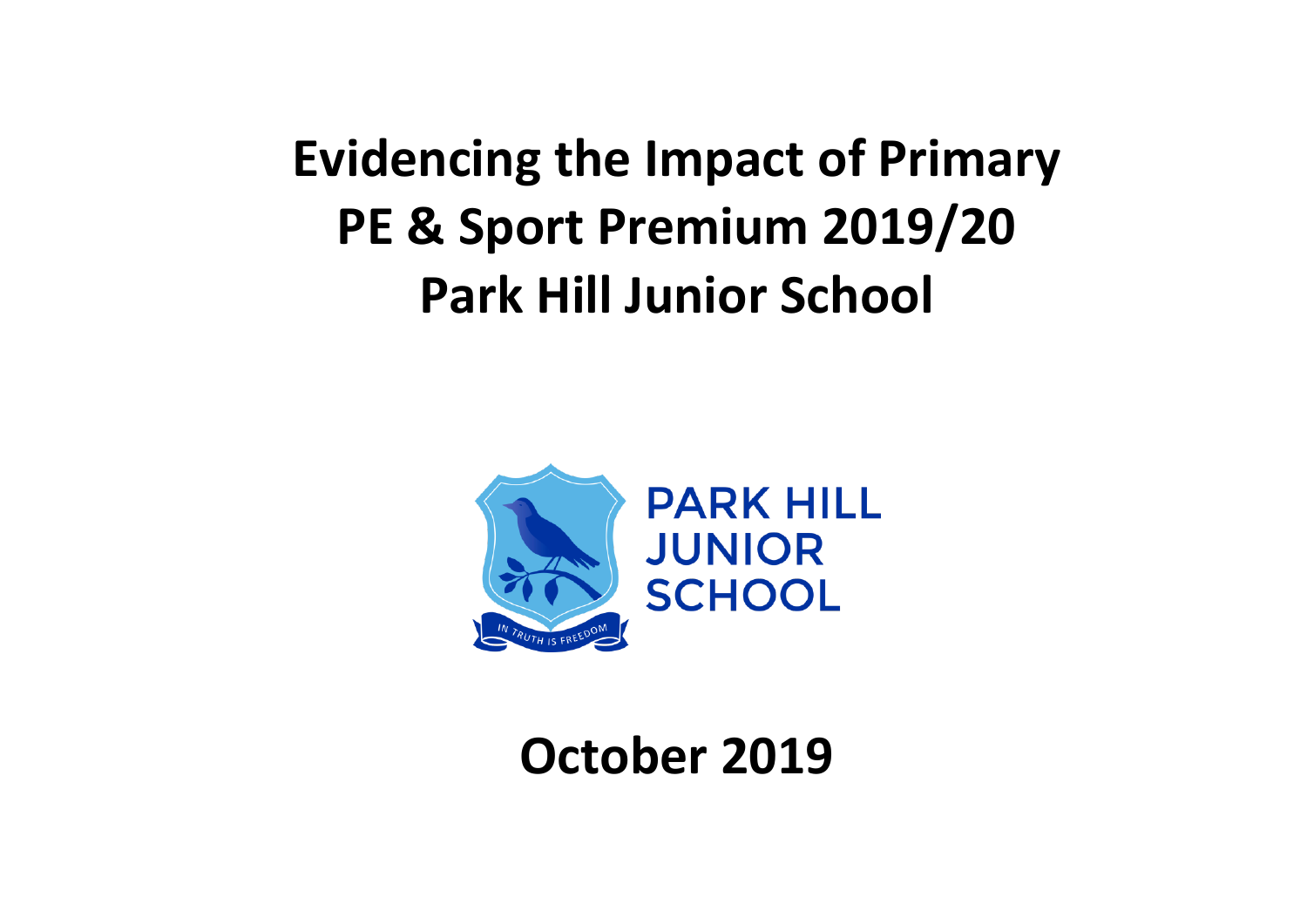## **Key achievements to date – this area demonstrates the impact of PE & Sport Premium achieved at the end of the academic year 2018/19:**

• A significant increase in number of students taking part in extra-curricular activity with all children having access to sports clubs each week.

• A successful relaunch of the Daily Mile project throughout the academic year 2018/19 leading to an increased understanding among children of the importance of healthy lifestyle and involvement of 100% of students in regular 15min moderate to high level activity through a daily run.

• A significant investment in improving all children's access to regular physical activity through leading the development of play space and outdoor play equipment into the final phase of the project.

• Improved quality of teaching and learning due to bespoke staff CPD - gymnastics.

• All students accessing a wide offer of PE and Sport opportunities thanks to successful co-operation with Croydon School Sport Partnerships (see Park Hill Junior School PE Infograph and Action Plan 2018-19 for details).

• Improvement from Bronze to Silver School Games Mark in recognition of the school's achievements in PE & Sport.

• PE Leader successfully trained and confident in steering the growth of PE & Sport in the right direction (attendance at real PE training, attendance at PE Co-ordinators' Meetings and regular 1-2-1 meetings with Senior Sport & PE Development Officer aimed at bespoke review of the school's progression).

• 100% of Y3 and Y4 pupils supported in development of their personal and social skills via team building sessions.

• 100% of Y5 and Y6 students successfully introduced to disability sport resulting in their increased awareness of removing barriers to sport.

• A significant increase in the number of students accessing different sports due to a successful club structure – morning, lunchtime and after-school clubs, girls specific, boys specific, mixed and development clubs.

• Students' regular participation in a wide variety of inter-house competitions with events held each half-term (Netball, cross-country, basketball, football, swimming and athletics).

• Students' regular participation in borough competitions. (football-girls and boys, orienteering, dance, cross-country, netball, indoor and outdoor athletics, gift and talented, tag rugby and swimming)

• Improved community links thanks to an annual sporting festival run by Croydon SSP and Park Hill Junior Sports Leaders for all Y1 students from Park Hill Infant School. (London to Brighton Bike Ride, Surrey cricket club)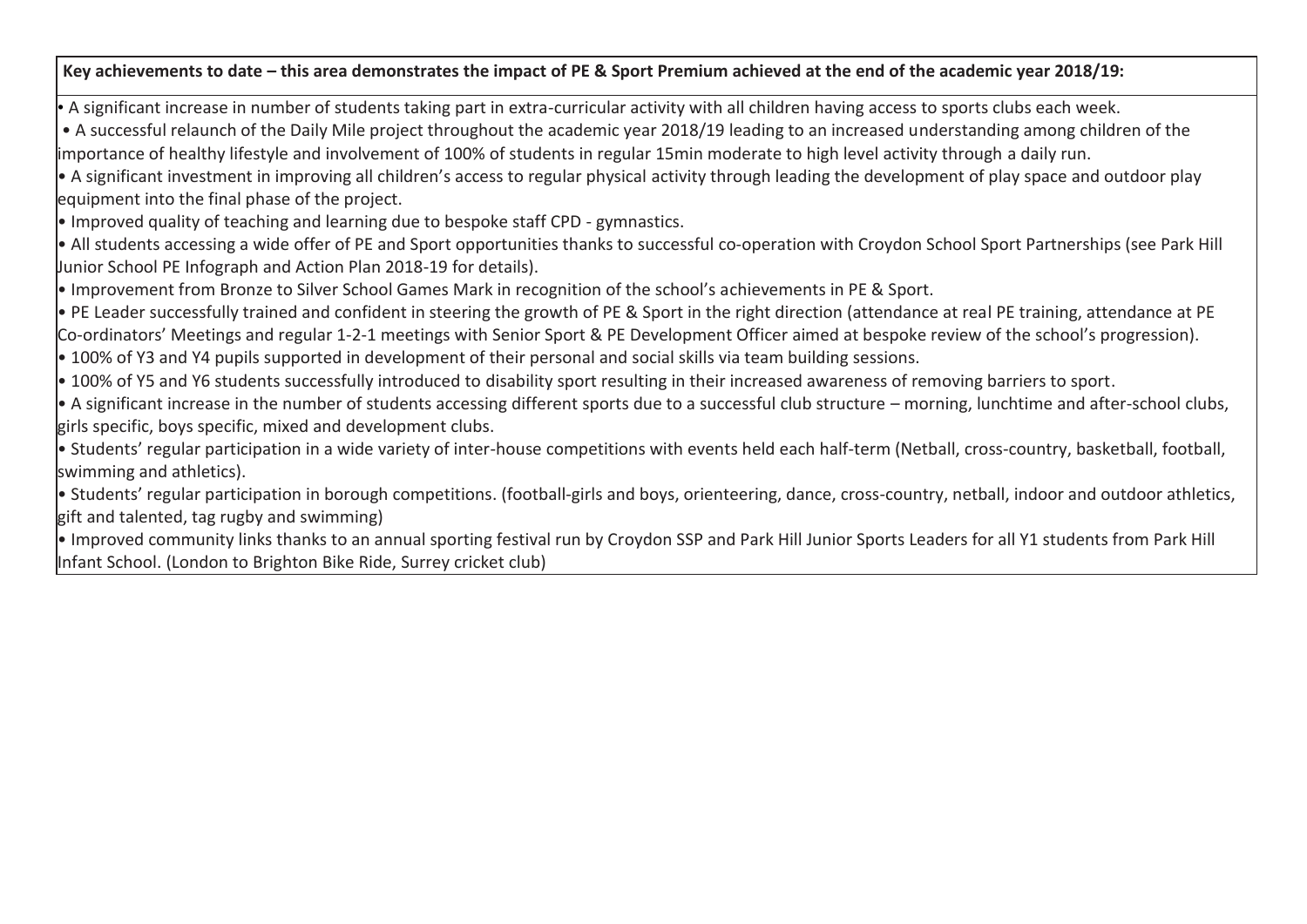| Meeting national curriculum requirements for swimming and water safety                                                                                                                                                         | Please complete all of the below: |
|--------------------------------------------------------------------------------------------------------------------------------------------------------------------------------------------------------------------------------|-----------------------------------|
| What percentage of your Year 6 pupils could swim competently, confidently and proficiently over a distance<br>of at least 25 metres when they left your primary school at the end of last academic year?                       | 71%                               |
| What percentage of your Year 6 pupils could use a range of strokes effectively [for example, front<br>crawl, backstroke and breaststroke] when they left your primary school at the end of last academic<br>year?              | 67%                               |
| What percentage of your Year 6 pupils could perform safe self-rescue in different water-based<br>situations when they left your primary school at the end of last academic year?                                               | 28%                               |
| Schools can choose to use the Primary PE and Sport Premium to provide additional provision for swimming<br>but this must be for activity over and above the national curriculum requirements. Have you used it in this<br>way? | Yes/No                            |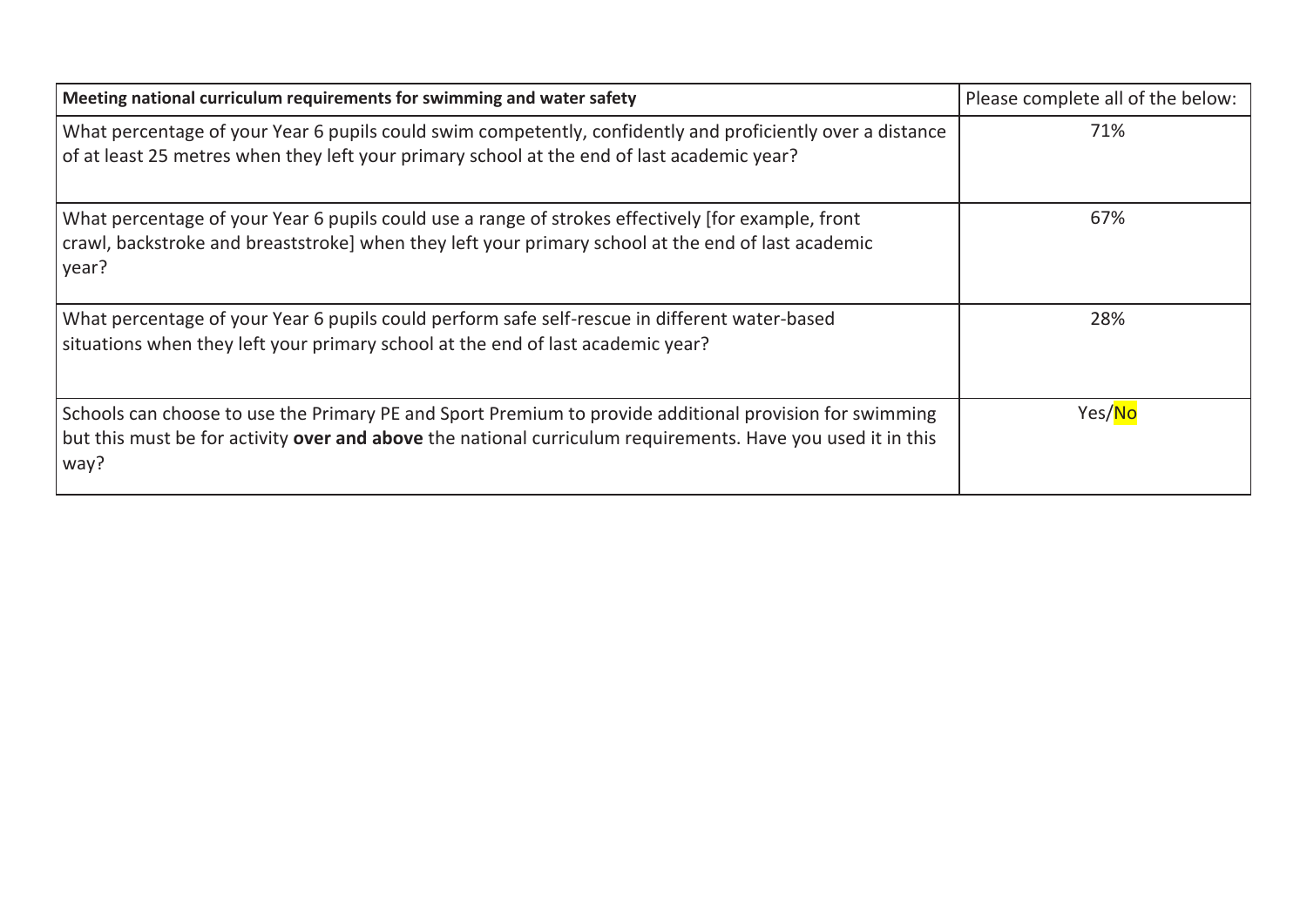## **Action Plan and Budget Tracking**

Capture your intended annual spend against the 5 key indicators. Clarify the success criteria and evidence of impact that you intend to measure to evaluate for students today and for the future.

| Academic Year: 2019/20                                                                                                                                                                                                                                                                                                                                                                                          | Total fund allocated: £19,650                                                                                                                                                                                                                                                                                                                                                                                             | Date Updated: 21/10/2019                           |                                                                                                                                                                 |                                                                                                                                                                                                                        |
|-----------------------------------------------------------------------------------------------------------------------------------------------------------------------------------------------------------------------------------------------------------------------------------------------------------------------------------------------------------------------------------------------------------------|---------------------------------------------------------------------------------------------------------------------------------------------------------------------------------------------------------------------------------------------------------------------------------------------------------------------------------------------------------------------------------------------------------------------------|----------------------------------------------------|-----------------------------------------------------------------------------------------------------------------------------------------------------------------|------------------------------------------------------------------------------------------------------------------------------------------------------------------------------------------------------------------------|
| Key indicator 1: The engagement of all pupils in regular physical activity - Chief Medical Officer guidelines recommend<br>that primary school children undertake at least 30 minutes of physical activity a day in school                                                                                                                                                                                      | <b>Percentage of total</b><br>allocation:                                                                                                                                                                                                                                                                                                                                                                                 |                                                    |                                                                                                                                                                 |                                                                                                                                                                                                                        |
|                                                                                                                                                                                                                                                                                                                                                                                                                 |                                                                                                                                                                                                                                                                                                                                                                                                                           |                                                    |                                                                                                                                                                 | 72.1%                                                                                                                                                                                                                  |
| School focus with clarity on<br>intended impact on pupils:                                                                                                                                                                                                                                                                                                                                                      | <b>Actions to achieve:</b>                                                                                                                                                                                                                                                                                                                                                                                                | <b>Funding</b><br>allocated:                       | <b>Evidence and impact:</b>                                                                                                                                     | <b>Sustainability and suggested</b><br>next steps:                                                                                                                                                                     |
| Further development and<br>implementation of a strategy for the<br>effective use of play spaces and<br>outdoor play equipment aimed at<br>increasing the number of<br>opportunities for children to be<br>active throughout the day and<br>leading to all students being able to<br>experience high quality play and<br>physical activity and being supported<br>in undertaking the active 30 minutes<br>a day. | Further investment in providing an<br>effective play space and outdoor<br>learning area by developing a new<br>outdoor gym and cricket mat strip<br>to be used both in and out of PE<br>lessons encouraging pupils to<br>maximize their daily activity. New<br>investments to allow for maximizing<br>students' participation<br>opportunities while school<br>playground is out of action for<br>planned building works. | £8000                                              | An increased number of young<br>people accessing opportunities to mat strip to positively<br>be physically active and engage<br>in active play each school day. | New outdoor gym and cricket<br>contribute towards ensuring<br>sustainable provision of<br>effective play space and lessons<br>over the next few years with<br>appropriate maintenance<br>carried out on regular basis. |
|                                                                                                                                                                                                                                                                                                                                                                                                                 | Installation of at least one water<br>fountain on the school field to<br>enable all children to stay hydrated                                                                                                                                                                                                                                                                                                             | The school aim<br>to apply for a<br>grant to cover | Water fountain installation to<br>positively contribute towards<br>ensuring children's appropriate                                                              | Appropriate checks and<br>maintenance to be carried out<br>on a regular basis to ensure                                                                                                                                |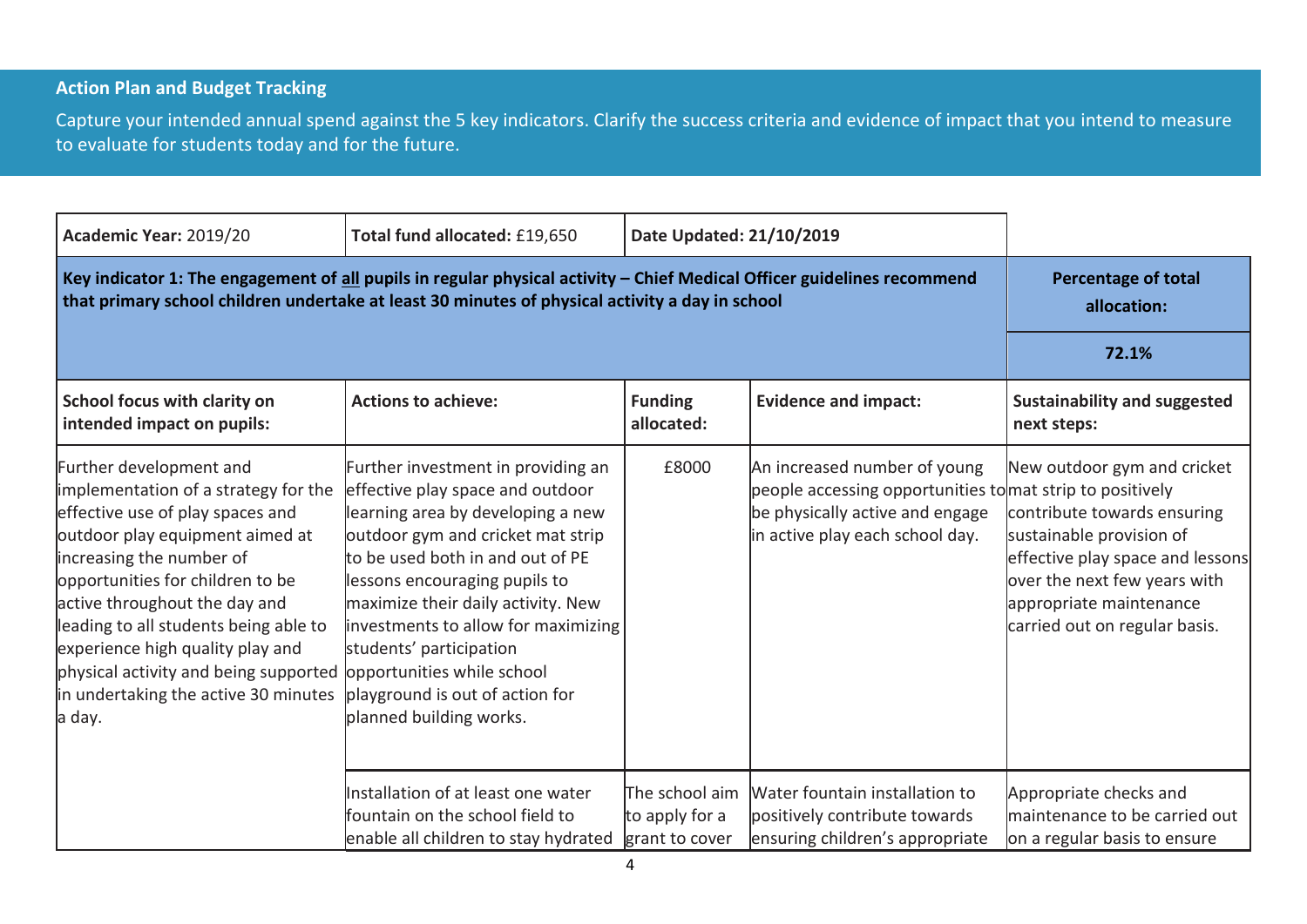| while playing/actively participating<br>in PE and sporting activities.                                                                                                                                                                                                                                                                                                                                                                                                                                                                                                                                                                    | the cost of the<br>water fountain<br>supply via The<br><b>Drinking</b><br>Fountain<br>Association<br>grant. The<br>Association<br>Membership<br>Fee cost £50, if<br>application is<br>successful<br>water fountain<br>itself £70 | hydration during their PE lessons, maximum duration of the<br>active breaks and extra-curricular fountain.<br>activity impacting on their health<br>and wellbeing                                                                                                                                                                                                                                                                                                                                                                                                       |                                                                                                                                                                                                                                                                                                              |
|-------------------------------------------------------------------------------------------------------------------------------------------------------------------------------------------------------------------------------------------------------------------------------------------------------------------------------------------------------------------------------------------------------------------------------------------------------------------------------------------------------------------------------------------------------------------------------------------------------------------------------------------|----------------------------------------------------------------------------------------------------------------------------------------------------------------------------------------------------------------------------------|-------------------------------------------------------------------------------------------------------------------------------------------------------------------------------------------------------------------------------------------------------------------------------------------------------------------------------------------------------------------------------------------------------------------------------------------------------------------------------------------------------------------------------------------------------------------------|--------------------------------------------------------------------------------------------------------------------------------------------------------------------------------------------------------------------------------------------------------------------------------------------------------------|
| Sports Leaders Training Scheme<br>aimed at teaching young people to<br>take responsibility and ownership of SSP<br>planning and delivering high quality<br>fun sporting activities to be<br>continued and further developed.<br>This would lead to the Sports<br>Leaders' involvement during breaks<br>and/or lunchtimes in order to<br>maximize activity time for all<br>students and demonstrating<br>effective use of the outdoor play<br>areas and play equipment.<br>Transferable skills learnt during the<br>course to include cross-curricular<br>links and to positively impact on<br>students' performance in other<br>subjects. | Funded as part<br>of the Croydon<br>membership                                                                                                                                                                                   | New group of Sports Leaders to<br>be trained in the Autumn Term.<br>On completion of the training<br>students to be actively deployed<br>in support of break<br>times/lunchtimes from Spring<br>Term.<br>All students to access high quality<br>play leading to improved social<br>interaction, expelling young<br>people's energy and combining<br>both the physical activity and<br>active learning with fun and<br>exploration of their outdoor<br>environment.<br>All students provided with<br>improved daily opportunities to<br>be active $-$ during curriculum, | It is suggested that students'<br>training is followed with<br>lunchtime supervisors' training<br>that would include planning,<br>delivery, supervision and<br>evaluation of sporting activities<br>and Sports Leaders work to<br>ensure further development of<br>the quality and impact of the<br>project. |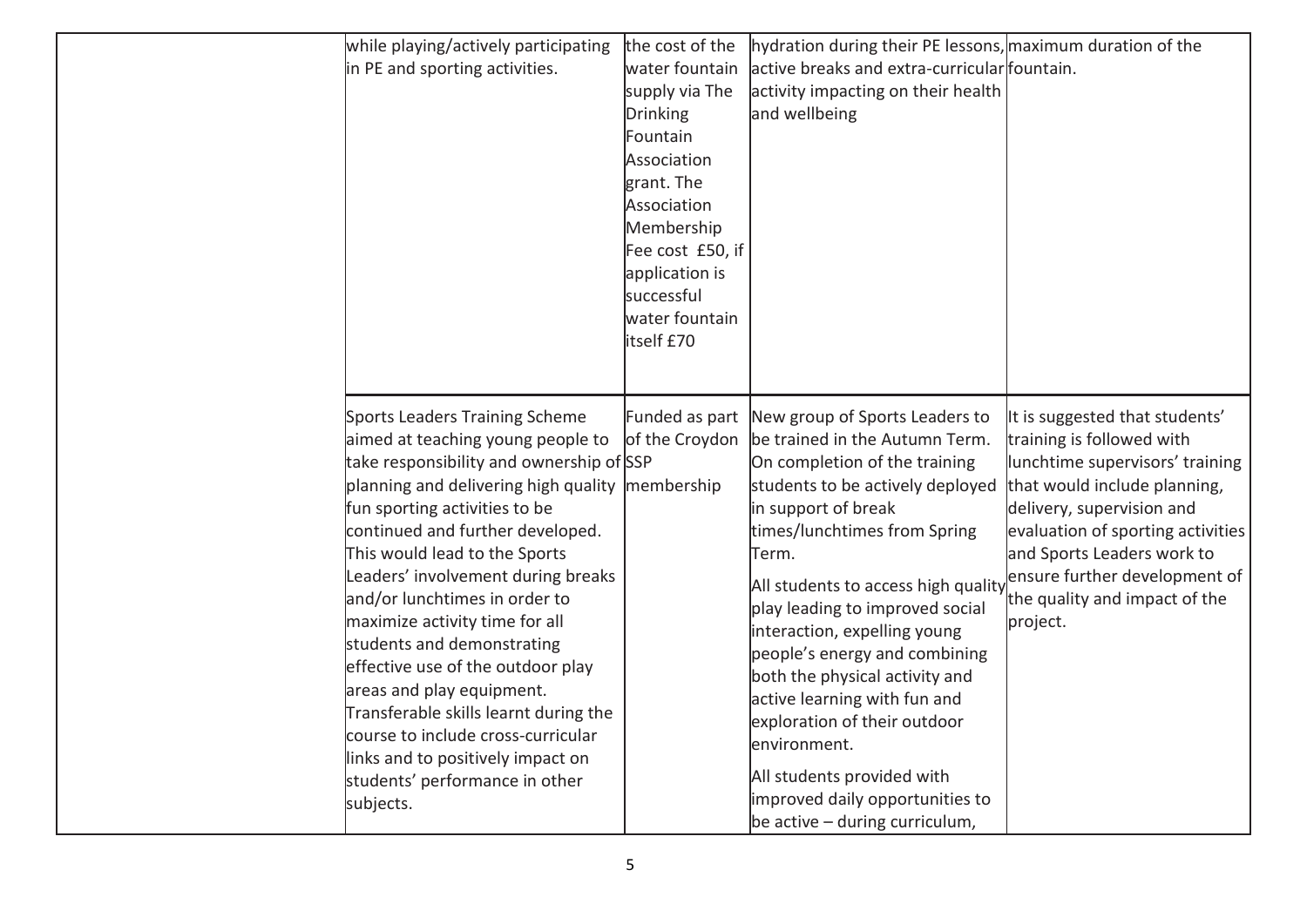|                                                                                                                                                                                                                                                                                                                                       |                                                                                                                                                                                                                                                                                                                                                                                                                                                                                                                                                                               |                                 | before and after school as well as<br>at lunchtimes.                                                                                                                                                                                                                                                                                                                                                                                                                     |                                                                                                                                                                                                 |
|---------------------------------------------------------------------------------------------------------------------------------------------------------------------------------------------------------------------------------------------------------------------------------------------------------------------------------------|-------------------------------------------------------------------------------------------------------------------------------------------------------------------------------------------------------------------------------------------------------------------------------------------------------------------------------------------------------------------------------------------------------------------------------------------------------------------------------------------------------------------------------------------------------------------------------|---------------------------------|--------------------------------------------------------------------------------------------------------------------------------------------------------------------------------------------------------------------------------------------------------------------------------------------------------------------------------------------------------------------------------------------------------------------------------------------------------------------------|-------------------------------------------------------------------------------------------------------------------------------------------------------------------------------------------------|
| Ensuring that 'daily mile' project<br>aimed at providing all students with<br>additional 15minutes of physical<br>activity a day leading to their<br>improved health and fitness, focus<br>and behavior is fully embedded and<br>continued on a daily basis throughout project on the school field in all<br>the whole academic year. | All classes to get actively involved in School to aim to All pupils engaged in the project.<br>the project with the students taking cover the cost<br>part in the daily mile on a daily basis of the track<br>with a minimum expectation being 4 with alternative daily basis with a minimum<br>times a week. Daily mile track to be funds rather<br>installed to enable continuity of the $\frac{1}{2}$ than PE & Sport week. This would lead to<br>weather conditions (school<br>playground out of use for at least<br>one academic year due to planned<br>building works). | (Daily Mile<br>funding project) | All classes are encouraged to<br>participate in the initiative on a<br>requirement being 4 times a<br>Premium Grant increased levels of energy and<br>improved fitness, increased<br>concentration in class, improved<br>self-confidence and self-esteem<br>linked to achieving goals and<br>making constant progress.<br>Regular activity will also<br>positively affect students' health<br>and wellbeing leading towards<br>weight reduction and tackling<br>obesity. | Following successful<br>implementation of the project<br>last academic year the initiative<br>to be continued at least 4 times<br>a week throughout the whole<br>duration of the academic year. |
| Deployment of a high quality Sports<br>Coach to further increase the number quality PE lessons and all staff<br>of extra-curricular clubs and ensure<br>staff skills progression through team-<br>teaching.                                                                                                                           | All students provided with high<br>provided with regular support in<br>delivery of their PE lessons through<br>one-to-one team-teaching.                                                                                                                                                                                                                                                                                                                                                                                                                                      | £5400                           | All staff provided with day-to-day Teachers to improve both their<br>support with delivery of high<br>quality PE lessons leading to their teaching PE and to be able to<br>improved knowledge of the<br>subject and increased confidence independently in future.<br>in teaching. All students provided<br>with access to high quality PE<br>lessons and a vast array of<br>sporting opportunities.                                                                      | confidence and competence in<br>continue working                                                                                                                                                |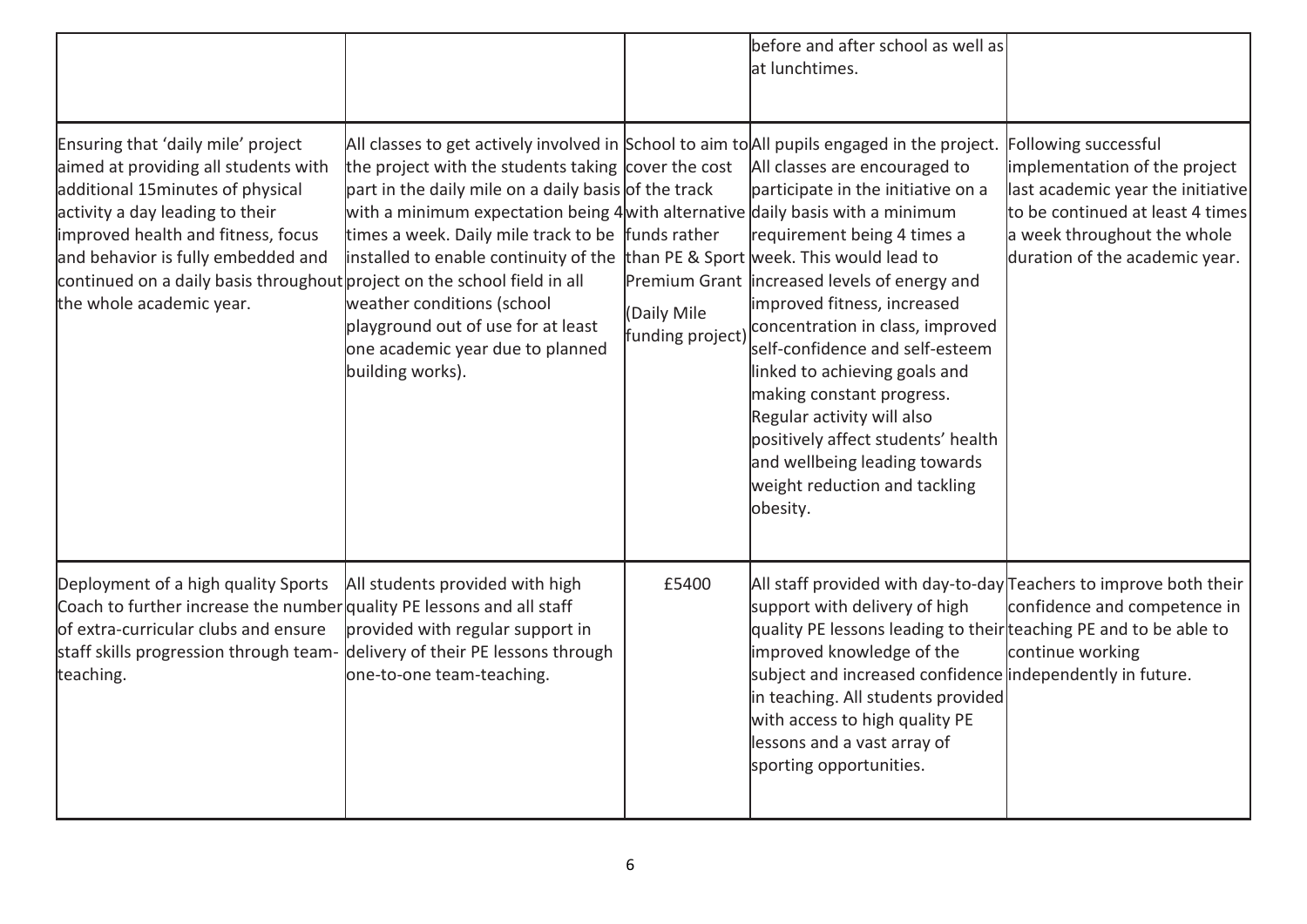| Introduction of Maths of The Day<br>scheme leading to students' raised<br>attitudes to maths, raised attainment experiencing the new approach this<br>in maths, increased levels of physical academic year.<br>activity in lessons, students'<br>improved motivation, confidence,<br>self-esteem and behaviour. | All teachers introduced to the<br>scheme with all students | £645 | All children supported with<br>engaging solutions to master<br>their maths skills. All teachers<br>successfully addressing 'The<br>Obesity Strategy'<br>recommendations. | The approach to be effectively<br>continued in future with all<br>teachers confident in the<br>delivery of active maths<br>llessons. |
|-----------------------------------------------------------------------------------------------------------------------------------------------------------------------------------------------------------------------------------------------------------------------------------------------------------------|------------------------------------------------------------|------|--------------------------------------------------------------------------------------------------------------------------------------------------------------------------|--------------------------------------------------------------------------------------------------------------------------------------|
|-----------------------------------------------------------------------------------------------------------------------------------------------------------------------------------------------------------------------------------------------------------------------------------------------------------------|------------------------------------------------------------|------|--------------------------------------------------------------------------------------------------------------------------------------------------------------------------|--------------------------------------------------------------------------------------------------------------------------------------|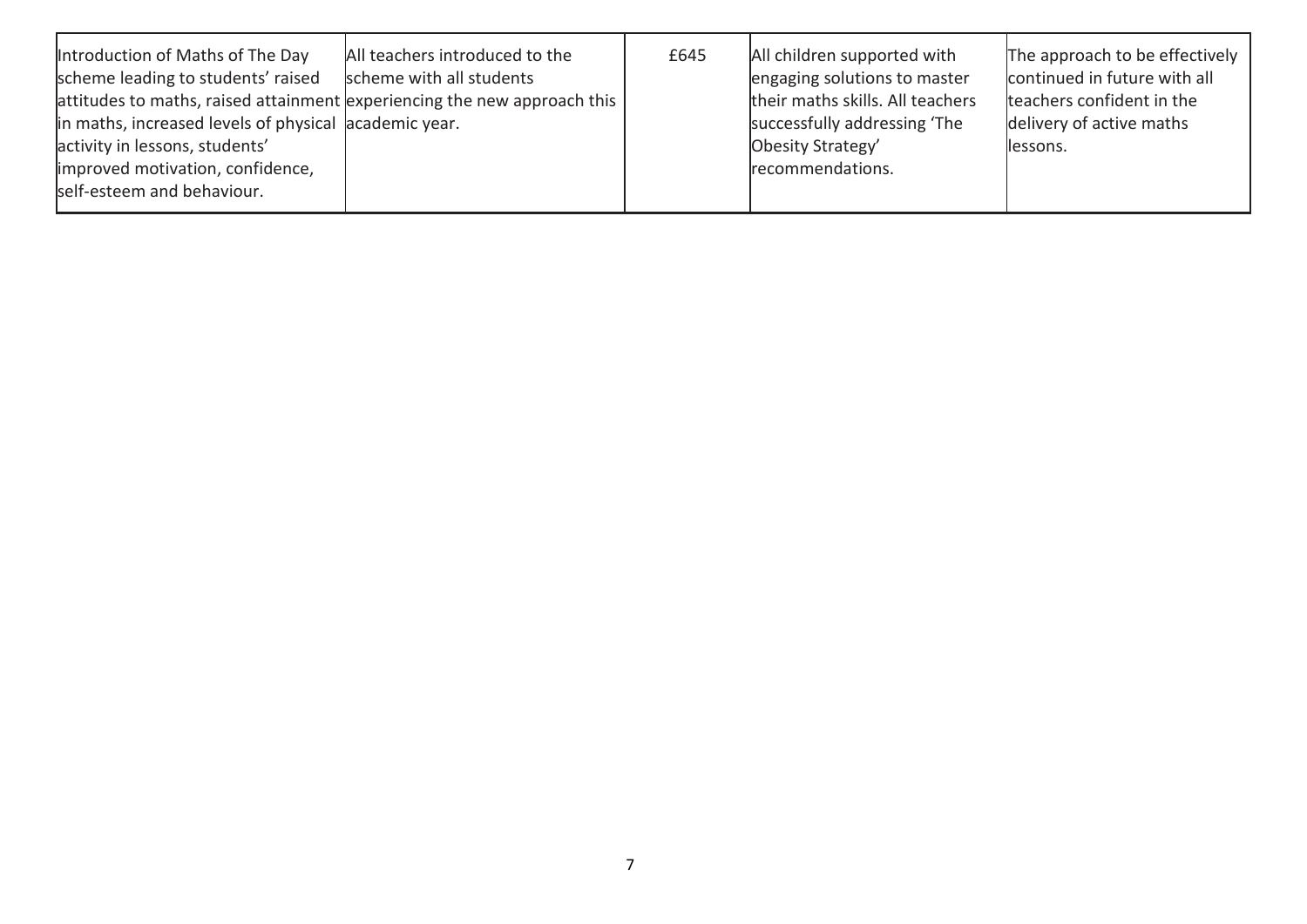| Key indicator 2: The profile of PE and sport being raised across the school as a tool for whole school improvement                                                                                                                                                                                                                     | <b>Percentage of total</b><br>allocation:                                                                                                                                                                                                                                                                                                                                |                                                    |                                                                                                                                                                                                                                                                                                                                                                                                                       |                                                                                                                                                                                                                                  |
|----------------------------------------------------------------------------------------------------------------------------------------------------------------------------------------------------------------------------------------------------------------------------------------------------------------------------------------|--------------------------------------------------------------------------------------------------------------------------------------------------------------------------------------------------------------------------------------------------------------------------------------------------------------------------------------------------------------------------|----------------------------------------------------|-----------------------------------------------------------------------------------------------------------------------------------------------------------------------------------------------------------------------------------------------------------------------------------------------------------------------------------------------------------------------------------------------------------------------|----------------------------------------------------------------------------------------------------------------------------------------------------------------------------------------------------------------------------------|
|                                                                                                                                                                                                                                                                                                                                        |                                                                                                                                                                                                                                                                                                                                                                          |                                                    |                                                                                                                                                                                                                                                                                                                                                                                                                       | 10.4%                                                                                                                                                                                                                            |
| School focus with clarity on<br>intended impact on pupils:                                                                                                                                                                                                                                                                             | <b>Actions to achieve:</b>                                                                                                                                                                                                                                                                                                                                               | <b>Funding</b><br>allocated:                       | <b>Evidence and impact:</b>                                                                                                                                                                                                                                                                                                                                                                                           | <b>Sustainability and suggested</b><br>next steps:                                                                                                                                                                               |
| Membership with Croydon School<br>Sport Partnerships aimed at<br>developing a bespoke and varied<br>offer of sport and PE related projects<br>and initiatives that will further raise<br>the profile of PE and sport across the<br>whole school and increase the<br>number of young people accessing<br>high level Physical Education. | Action Plan outlining details of co-<br>operation between the school and<br>the SSP to be created and reviewed<br>on a regular basis throughout the<br>vear. Actions to be aimed at both<br>students and staff, including<br>extensive CPD offer, leading to an<br>improved quality of teaching and<br>learning throughout the school.                                   | of Folio Trust<br>Agreement<br>(value of<br>£4370) | Funded as part Meeting with the PE Leader and<br>SGO/Senior School Sport<br>Development Officer held on<br>30/09/19 leading to creation of a ordinated by the PE Lead with<br>detailed Action Plan outlining thisthe involvement, when<br>year's co-operation. Action Plan<br>to be reviewed and updated on<br>half-termly basis.                                                                                     | Action Plan to focus on the<br>introduction of sustainable<br>projects. All initiatives to be co-<br>possible, of other staff to<br>ensure good understanding,<br>successful implementation and<br>ownership of the initiatives. |
|                                                                                                                                                                                                                                                                                                                                        | <b>Successful Sports Leaders Training</b><br>Scheme to be continued to enable<br>even more young people an<br>opportunity to develop their social,<br>personal, creative and cognitive<br>skills including planning,<br>communication, focus, spatial<br>awareness, sharing and taking turns,<br>working with others, listening and<br>giving and following instructions | of the Croydon<br><b>SSP</b><br>membership.        | Funded as part Selected group of upper KS2<br>students trained in the Autumn<br>Term with an additional planning $ $ in the training to be able to<br>session in Summer Term in<br>preparation for delivery of a<br>Sporting Festival for Park Hill<br>Infant School students in summer<br>2020. Y5 students to join Y6<br>leaders in the summer to<br>introduce and encourage them to<br>take up new responsibility. | PE Lead or a designated<br>member of staff to participate<br>either deliver or support it in<br>future.                                                                                                                          |
|                                                                                                                                                                                                                                                                                                                                        | Team building activities aimed at<br>developing students' skills and<br>abilities to work effectively as a                                                                                                                                                                                                                                                               | <b>SSP</b>                                         | Funded as part   All Y3 and Y4 pupils to participate Class teachers and/or TAs to<br>of the Croydon in a team building workshop to<br>learn ideas and strategies on howlearn new ideas and                                                                                                                                                                                                                            | participate in the session to                                                                                                                                                                                                    |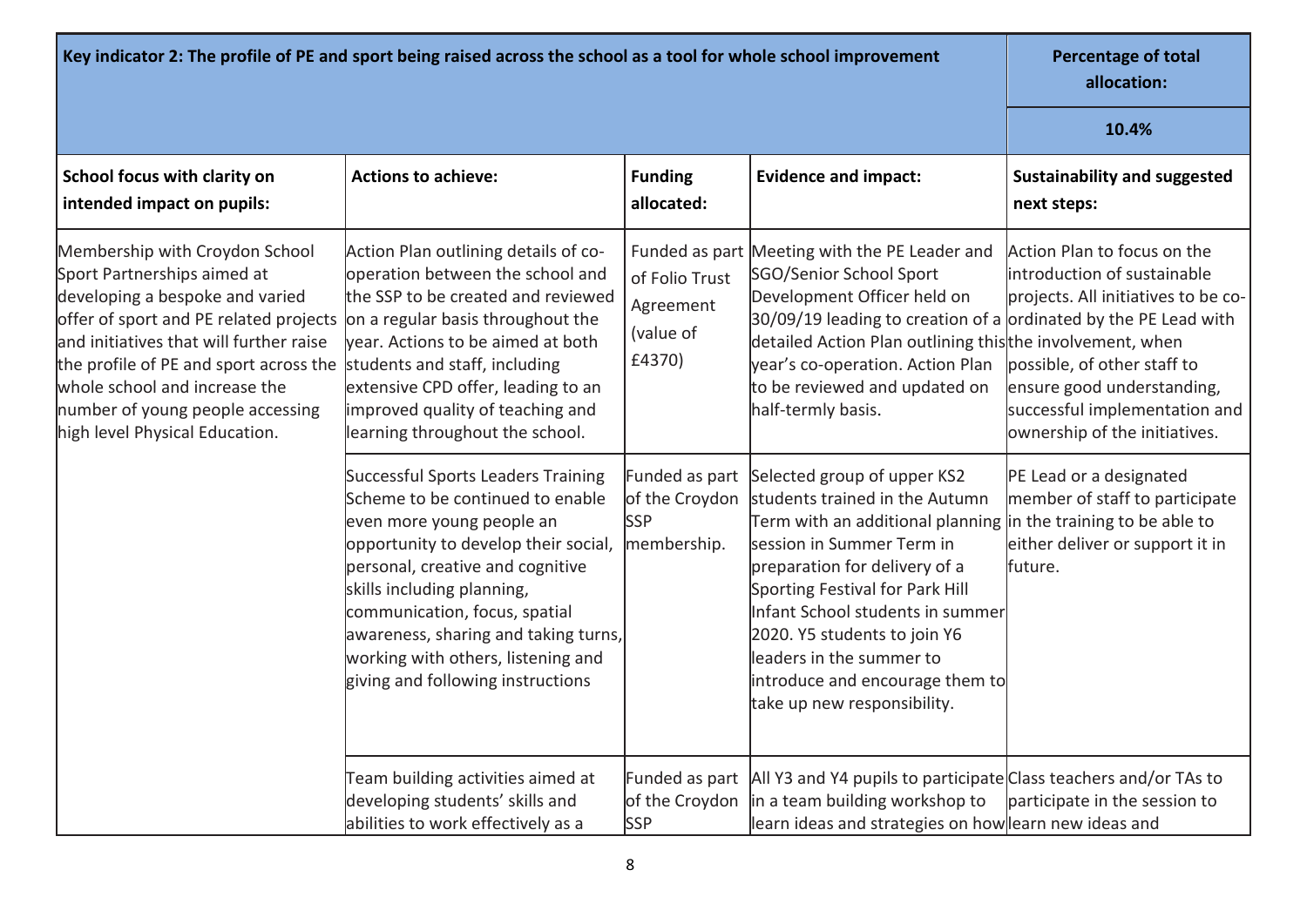|                                                                                                                                                                                                                                                                                  | team, lead and follow, create and<br>present their ideas, celebrate<br>progress and review performance to<br>enrich the existing PE and sport<br>offer to be delivered to all lower KS2<br>students.                                            | membership. | to work effectively together.<br>Shown activities to include<br>examples of different leadership<br>styles and supporting a partner/a<br>team that link to other areas of<br>the curriculum and can be used<br>in day to day class based work                                                                        | incorporate team building<br>activities in their lessons in<br>future.                                                                                                                                                                               |
|----------------------------------------------------------------------------------------------------------------------------------------------------------------------------------------------------------------------------------------------------------------------------------|-------------------------------------------------------------------------------------------------------------------------------------------------------------------------------------------------------------------------------------------------|-------------|----------------------------------------------------------------------------------------------------------------------------------------------------------------------------------------------------------------------------------------------------------------------------------------------------------------------|------------------------------------------------------------------------------------------------------------------------------------------------------------------------------------------------------------------------------------------------------|
| Further development of school based School to run a Sport & Health<br>initiatives aimed at raising the profile Week in Summer Term aimed at all<br>of PE and School Sport leading to<br>students' increased willingness to<br>access a wide variety of PE and sport<br>projects. | pupils' participation in a wide<br>variety of sporting activities in order<br>to raise students' awareness about<br>the importance of physical activity,<br>exercise, regular participation in<br>sport, healthy diet and healthy<br>lifestyle. | £800        | All students to be praised for<br>their involvement in PE leading<br>to their enjoyment, improved<br>motivation, self-confidence and<br>self-esteem. All students to be<br>encouraged to follow and learn<br>about major sporting events as<br>well as trying new sports they<br>may not have experienced<br>before. | School based initiatives to be<br>fully incorporated in the school<br>life to ensure continuity in<br>future. Parents/Carers/Local<br>community to be aware, proud<br>and actively involved in<br>celebrating sporting success<br>within the school. |
|                                                                                                                                                                                                                                                                                  | Pupils led assemblies celebrating<br>their progress and achievements in<br>PE and sport as well as celebrating<br>major sporting events to be held on<br>a regular basis throughout the year                                                    |             |                                                                                                                                                                                                                                                                                                                      |                                                                                                                                                                                                                                                      |
|                                                                                                                                                                                                                                                                                  | Young athletes to take pride in<br>representing their school - regular<br>certificates/medal ceremonies<br>celebrating students' participation<br>in PE and sport to take place<br>throughout the year.                                         | £200        | All parents/carers to be aware of<br>school PE and sport offer and<br>provision. Parents/carers to get<br>involved in celebration of success<br>and progress.                                                                                                                                                        |                                                                                                                                                                                                                                                      |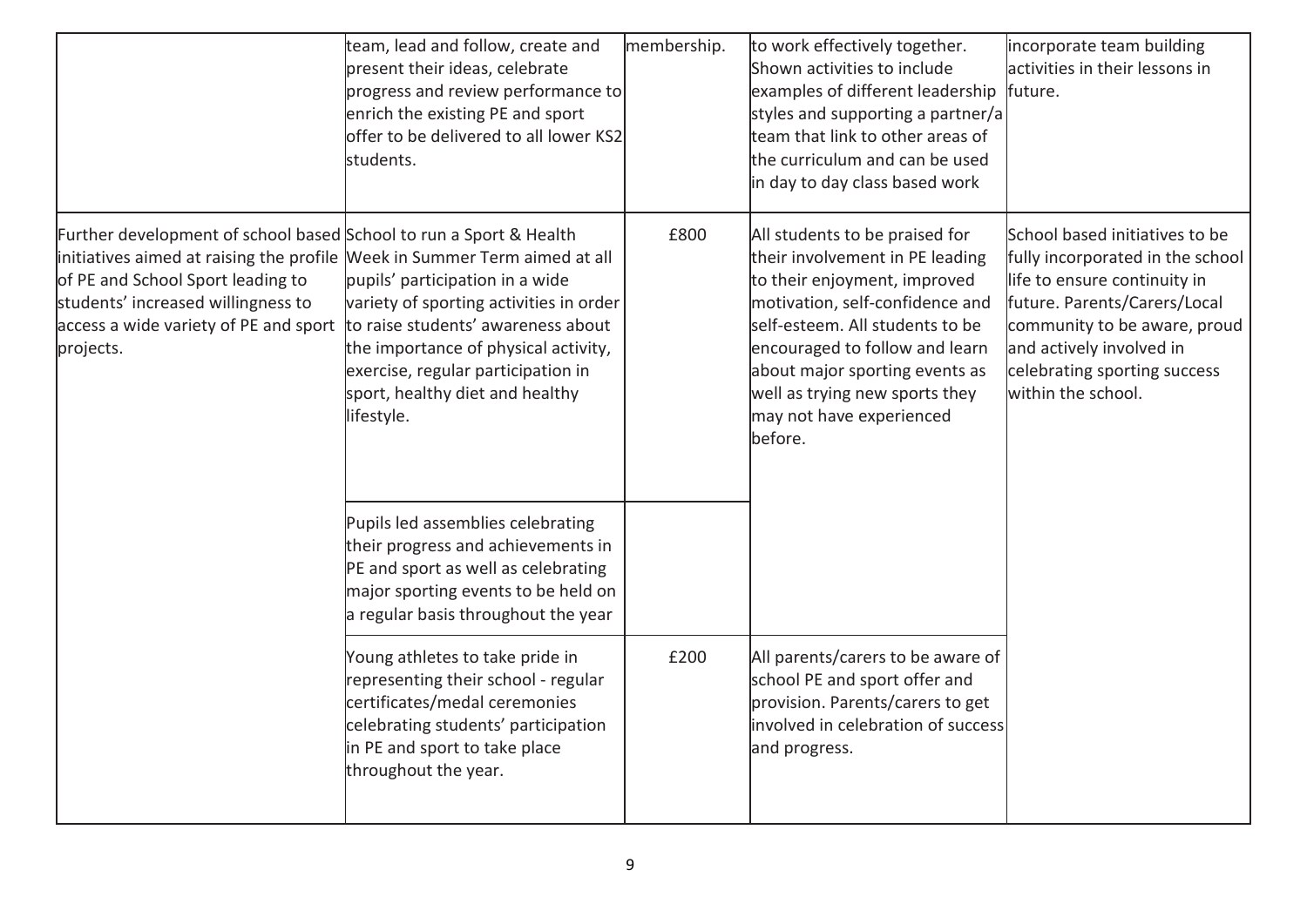| School to restock their PE<br>equipment and potentially invest in<br>new PE kit in order to maximize<br>effectiveness of their PE curriculum<br>provision and increase school<br>identity.                                                                                                                         | £1050 |  |
|--------------------------------------------------------------------------------------------------------------------------------------------------------------------------------------------------------------------------------------------------------------------------------------------------------------------|-------|--|
| PE/Sport/School Games noticeboard<br>to be regularly updated and<br>maintained by the PE Lead, Club<br>Leaders and Sports Captains; news<br>on sporting activities to be included<br>in weekly newsletters and social<br>media activity to ensure successful<br>promotion of PE and sport within<br>the community. |       |  |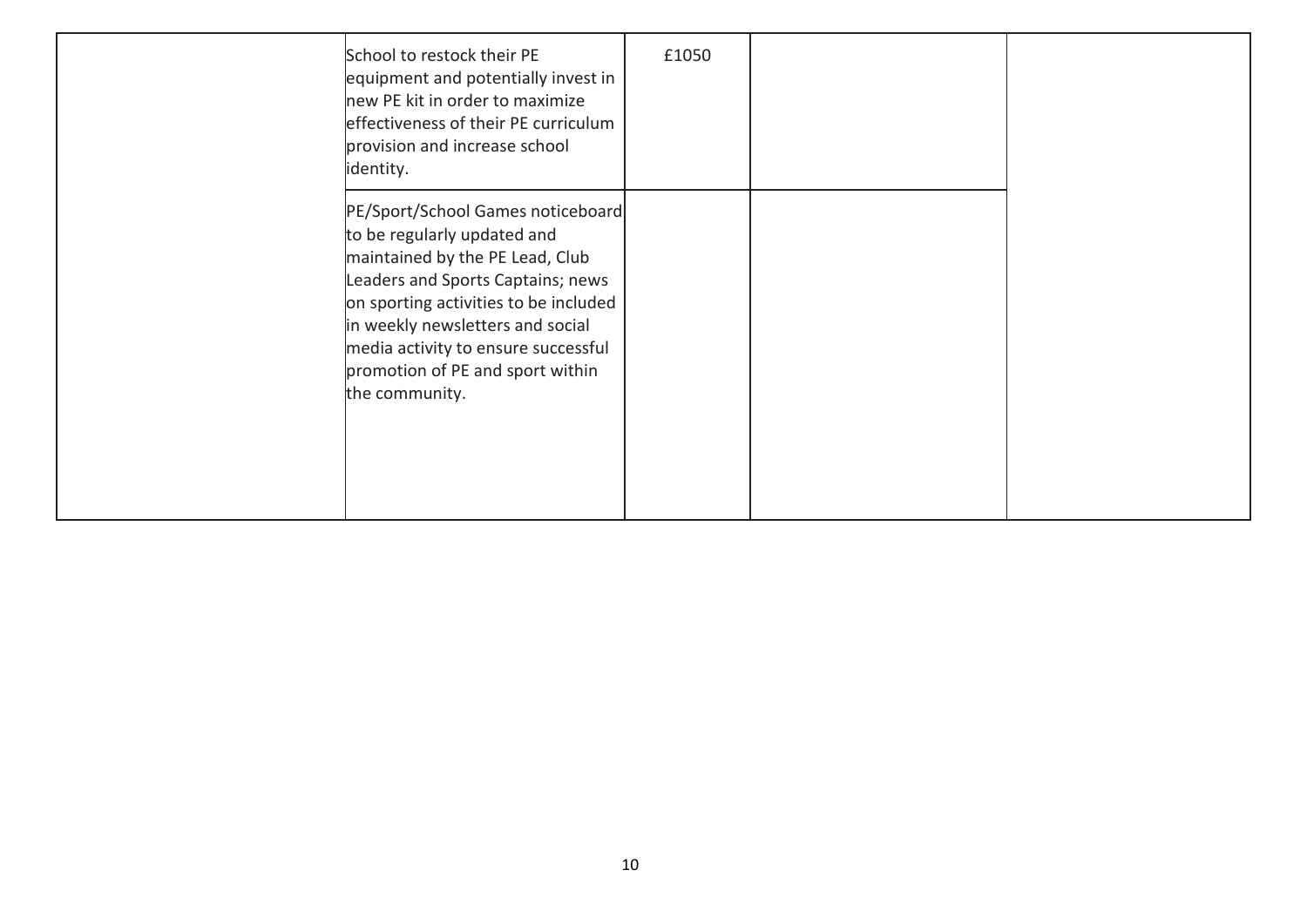| Key indicator 3: Increased confidence, knowledge and skills of all staff in teaching PE and sport                                            | Percentage of total allocation:                                                                                                                                                                                                                                                                                                                            |                                                |                                                                                                                                                                                                     |                                                                                                                                                                                                                              |
|----------------------------------------------------------------------------------------------------------------------------------------------|------------------------------------------------------------------------------------------------------------------------------------------------------------------------------------------------------------------------------------------------------------------------------------------------------------------------------------------------------------|------------------------------------------------|-----------------------------------------------------------------------------------------------------------------------------------------------------------------------------------------------------|------------------------------------------------------------------------------------------------------------------------------------------------------------------------------------------------------------------------------|
|                                                                                                                                              | 6.3%                                                                                                                                                                                                                                                                                                                                                       |                                                |                                                                                                                                                                                                     |                                                                                                                                                                                                                              |
| School focus with clarity on intended Actions to achieve:<br>impact on pupils:                                                               |                                                                                                                                                                                                                                                                                                                                                            | <b>Funding</b><br>allocated:                   | <b>Evidence and impact:</b>                                                                                                                                                                         | <b>Sustainability and suggested</b><br>next steps:                                                                                                                                                                           |
| Regular high quality CPD<br>opportunities for the PE Leader and<br>all staff in order to continue to<br>improve teaching and learning in PE. | All staff to attend whole school<br>real PE training $-$ a totally new and<br>holistic approach that uses PE and<br>Sport as a tool to develop the<br>whole child and offers students<br>fun, positive, inclusive and world<br>class PE experience. All staff to get<br>access to real PE on-line learning<br>platform to access world- class<br>planning. | £895                                           | All staff trained and confident in<br>delivery of high level PE lessons.<br>All children enjoying their PE<br>experience, being supported,<br>challenged and included in their<br>learning process. | Staff confidence in the<br>delivery of PE lessons to be<br>regularly monitored by the PE<br>Lead with opportunities<br>provided by Croydon SSP for<br>staff who might need extra<br>support on offer throughout<br>the year. |
|                                                                                                                                              | PE Leader to attend regular PE Co-<br>ordinators Meetings run by<br>Croydon SSP to ensure effective<br>communication, creating links with membership.<br>lother schools and access to news<br>on the development of PE and<br>sport across the borough.                                                                                                    | Funded as part<br>of the Croydon<br><b>SSP</b> |                                                                                                                                                                                                     | PE Lead to continue to attend<br>the meetings throughout the<br>vear and in future.                                                                                                                                          |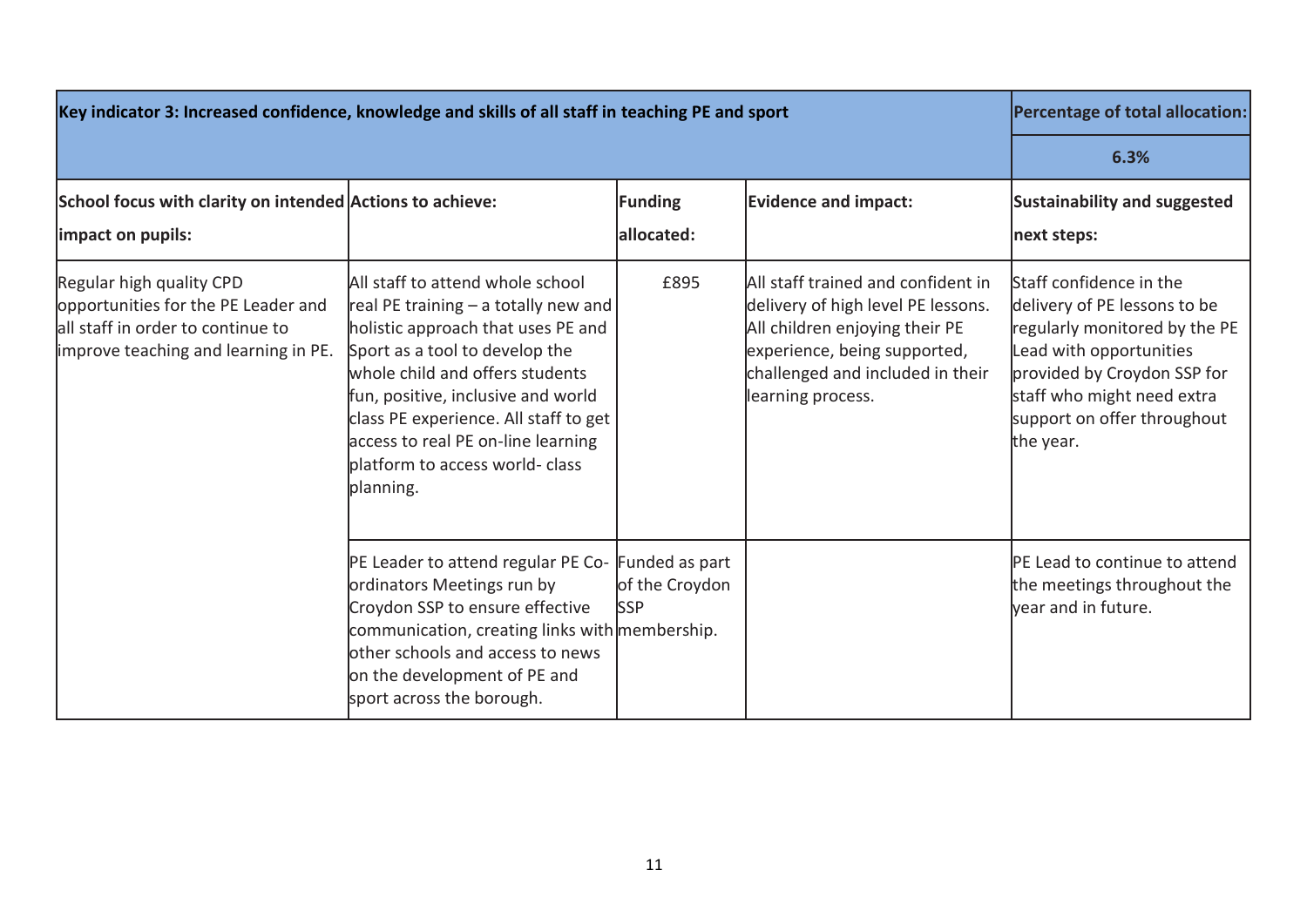|  | PE Leader to continue to use the<br>PE & Health Wheel - an innovative of the Croydon<br>online tool which allows schools to SSP<br>track, evidence and celebrate the<br>impact that the PE and Sport<br>Premium and programmes/<br>projects linked to it have made in<br>their school. Continuous support<br>from the Croydon SSP available<br>throughout the year. | Funded as part<br>membership.               | School to continue to access the<br>tool to demonstrate effective use<br>of PE and Sport Premium.<br>Wheel to be updated on a termly<br>basis to effectively demonstrate<br>impact and report progress. | An additional member of staff<br>(apart from the PE Lead) to get<br>confidence in using the wheel<br>to ensure sustainability. |
|--|---------------------------------------------------------------------------------------------------------------------------------------------------------------------------------------------------------------------------------------------------------------------------------------------------------------------------------------------------------------------|---------------------------------------------|---------------------------------------------------------------------------------------------------------------------------------------------------------------------------------------------------------|--------------------------------------------------------------------------------------------------------------------------------|
|  | PE Leader to attend Croydon &<br>Sutton PE and Sport Conference in of the Croydon<br>March 2020 to learn about the<br>current trends in delivery of PE<br>and sport                                                                                                                                                                                                 | Funded as part<br><b>SSP</b><br>membership. | At least one member of staff to<br>attend the event.                                                                                                                                                    | PE Leader to share the<br>outcomes of the conference<br>with the rest of the staff.                                            |
|  | All staff to access regular team<br>teaching sessions with the in-<br>house Specialist Coach to further<br>support their knowledge and<br>confidence of teaching high quality<br>PE.                                                                                                                                                                                | £360                                        | All students and staff provided<br>with opportunities to experience<br>regular high quality PE teaching.                                                                                                | All staff confident in delivery of<br>high level PE sessions.                                                                  |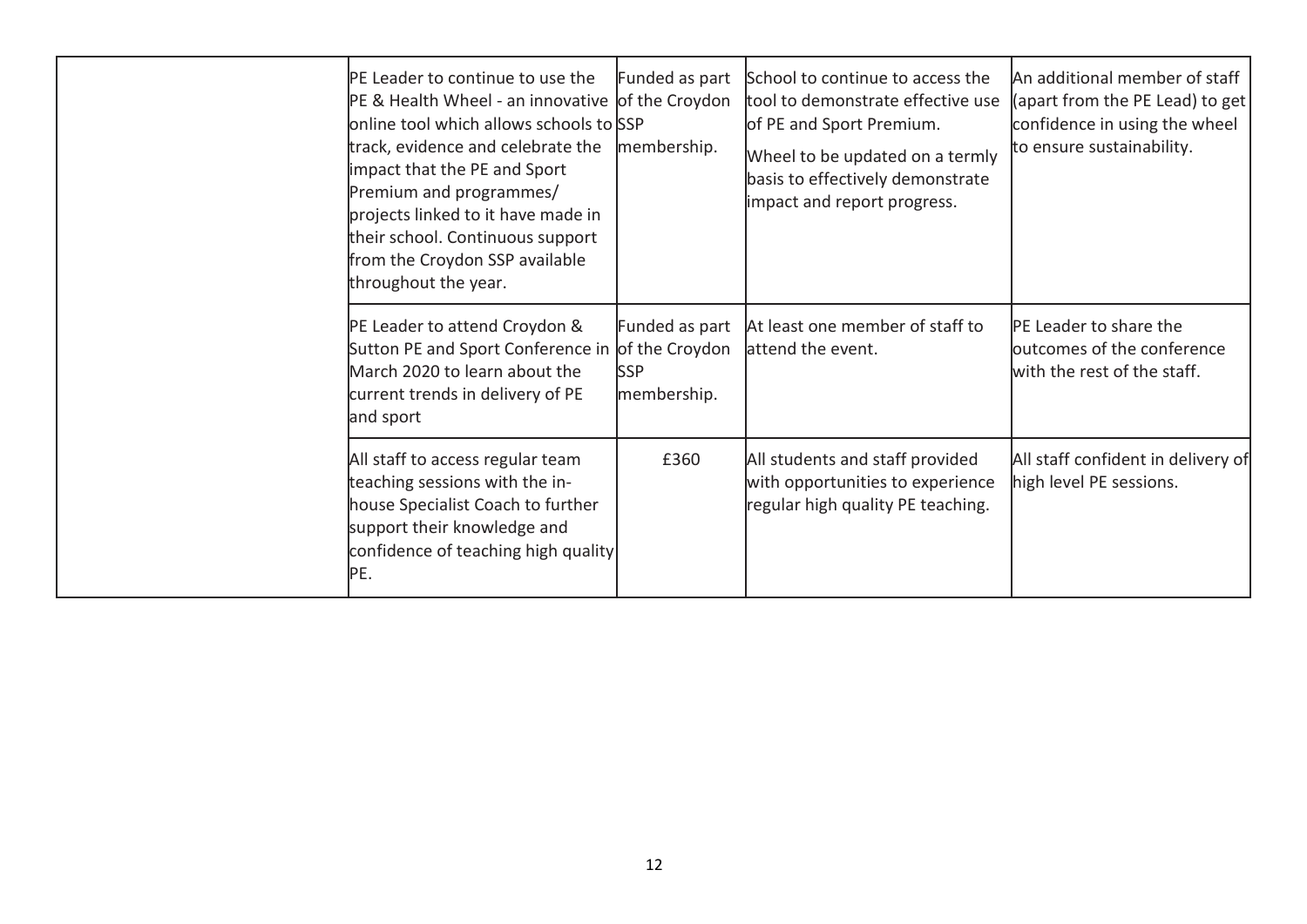| Key indicator 4: Broader experience of a range of sports and activities offered to all pupils                                                                                                                                                                                                                                             | Percentage of total allocation:                                                                                                                                                                                                                                        |                                                               |                                                                                                                                                                                                                                                                                                                                         |                                                                                                                                                                                                                                                                                                                  |
|-------------------------------------------------------------------------------------------------------------------------------------------------------------------------------------------------------------------------------------------------------------------------------------------------------------------------------------------|------------------------------------------------------------------------------------------------------------------------------------------------------------------------------------------------------------------------------------------------------------------------|---------------------------------------------------------------|-----------------------------------------------------------------------------------------------------------------------------------------------------------------------------------------------------------------------------------------------------------------------------------------------------------------------------------------|------------------------------------------------------------------------------------------------------------------------------------------------------------------------------------------------------------------------------------------------------------------------------------------------------------------|
|                                                                                                                                                                                                                                                                                                                                           |                                                                                                                                                                                                                                                                        |                                                               |                                                                                                                                                                                                                                                                                                                                         | 8.9%                                                                                                                                                                                                                                                                                                             |
| School focus with clarity on intended Actions to achieve:<br>impact on pupils:                                                                                                                                                                                                                                                            |                                                                                                                                                                                                                                                                        | <b>Funding</b><br>allocated:                                  | <b>Evidence and impact:</b>                                                                                                                                                                                                                                                                                                             | Sustainability and suggested<br>next steps:                                                                                                                                                                                                                                                                      |
| Introduction of new sports and sport<br>related activities aimed at raising<br>students' awareness of sporting<br>opportunities and encouraging the<br>'have a go' culture.                                                                                                                                                               | Croydon SSP to deliver workshops<br>promoting new sports resulting in<br>all young people accessing a vast<br>array of activities. This will include<br>para sport and team building<br>workshops for Y3 and Y4 pupils.                                                | Funded as part<br>of the Croydon<br><b>SSP</b><br>membership. | All lower school students to<br>participate in at least one new<br>sport/activity this academic year<br>leading to their increased interest<br>in trying new initiatives.                                                                                                                                                               | Activities to be observed and<br>supported by class teachers<br>and TAs with an idea that they<br>will be able to continue them<br>in future. If, needed SSP staff<br>to offer teachers team<br>teaching option allowing them<br>to get further confidence in<br>delivery of new/non-<br>traditional activities. |
| Development of additional sporting<br>opportunities aimed at both the<br>inactive students and the children at<br>risk of inactivity - Pupil Premium<br>pupils, semi-sporty pupils and young<br>people not currently accessing the<br>extra-curricular offer. Activities to be<br>based on pupils' responses in a PE<br>and Sport survey. | School to set-up extra-curricular<br>badminton, zumba and volleyball<br>activities aimed at attracting and<br>encouraging more pupils to regular<br>participation in sport. All young<br>people to be offered access to<br>extra-curricular PE and sport<br>provision. | £350                                                          | All currently inactive young people Participants to be signposted<br>to be provided with access to<br>regular physical activity leading to <i>opportunities</i> in a community<br>their improved fitness, well-being, setting leading to sustainable<br>self-esteem, weight reduction and exit routes.<br>performance in curriculum PE. | to local clubs that offer similar                                                                                                                                                                                                                                                                                |
| Further improvement of both<br>curriculum and extra-curricular offer<br>in order to continue to introduce all                                                                                                                                                                                                                             | School to purchase new<br>sporting/play equipment to allow<br>both teachers and students access<br>a range of activities and encourage                                                                                                                                 | £1380                                                         | All students provided with access<br>to two hours of fun and beneficial<br>curriculum PE (outdoors and<br>indoors) as well as an exciting                                                                                                                                                                                               | Improved quality of both<br>curriculum and the extra-<br>curricular offer, including<br>water confidence and water                                                                                                                                                                                               |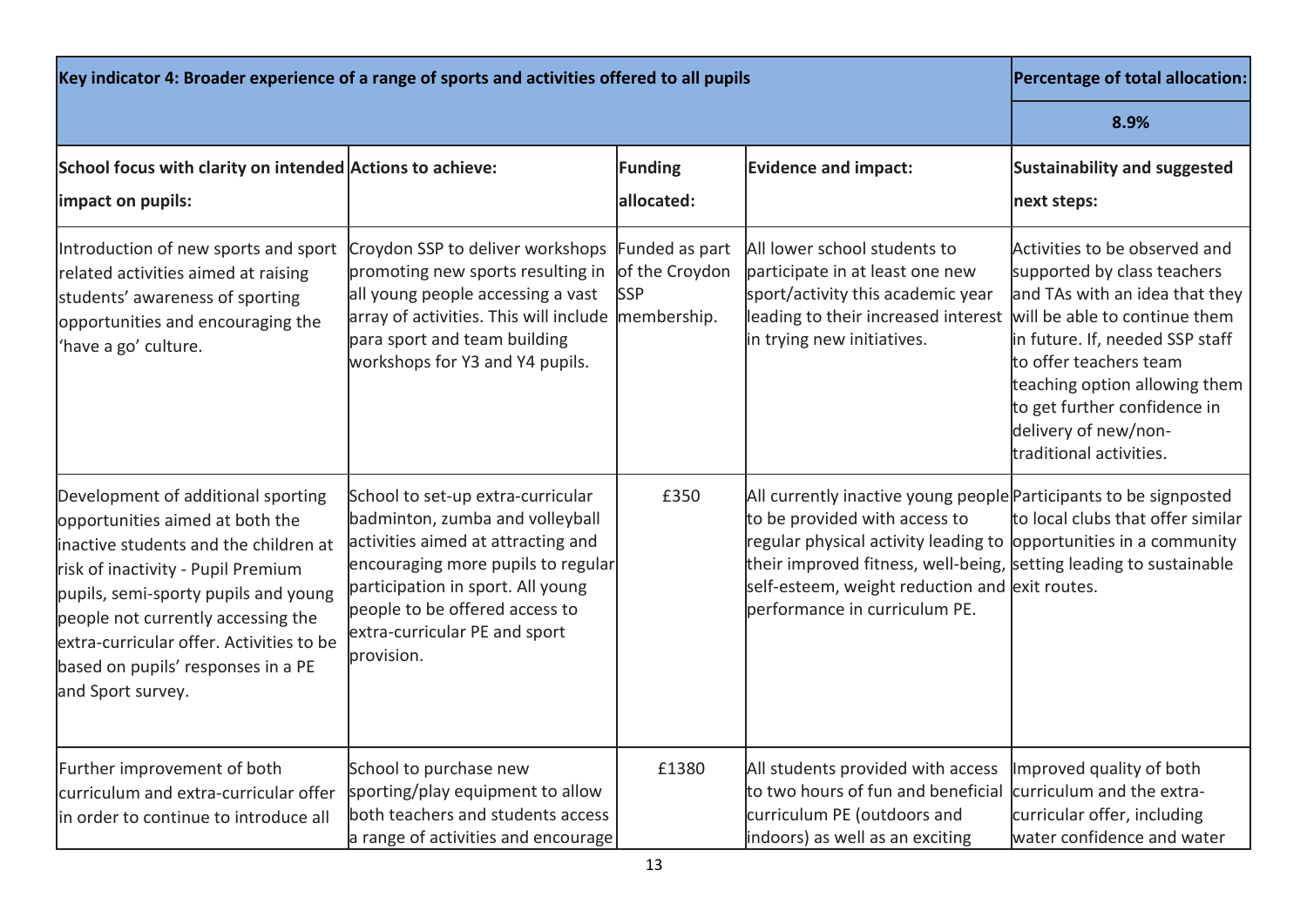| students to a wide range of sports | them to practice in and outside of                                                                                                                                                                                 |  | offer of extra-curricular                                                                                                                                                                                                                                                                                                                                                                            | safety as well as students'                                    |
|------------------------------------|--------------------------------------------------------------------------------------------------------------------------------------------------------------------------------------------------------------------|--|------------------------------------------------------------------------------------------------------------------------------------------------------------------------------------------------------------------------------------------------------------------------------------------------------------------------------------------------------------------------------------------------------|----------------------------------------------------------------|
| and activities.                    | their PE sessions.                                                                                                                                                                                                 |  | sports/activities/new sporting<br>equipment leading to boosting<br>observations and behaviour<br>their interest, increasing their<br>motivation to get involved and<br>reducing chances for obesity. Aim<br>poor behaviour due to high<br>for all students at the end of KS2<br>levels of engagement by<br>to be able to swim confidently and pupils.<br>know how to be safe in and<br>around water. | $improved$ behaviour $-$                                       |
|                                    | School to invest in new equipment<br>accessible on the field to be used<br>when the playground is out of<br>action.                                                                                                |  |                                                                                                                                                                                                                                                                                                                                                                                                      | conclusions based on playtime<br>log showing less incidents of |
|                                    | Swimming lessons to be offered to<br>both Y4 and Y5 students in order<br>to raise attainment in swimming<br>and to maximize children's<br>opportunities to learn how to<br>confidently swim at least 25<br>metres. |  |                                                                                                                                                                                                                                                                                                                                                                                                      |                                                                |
|                                    | Pupils to attend residential trips<br>and water parks visits to further<br>experience new and exciting sports<br>and outdoor activities.                                                                           |  |                                                                                                                                                                                                                                                                                                                                                                                                      |                                                                |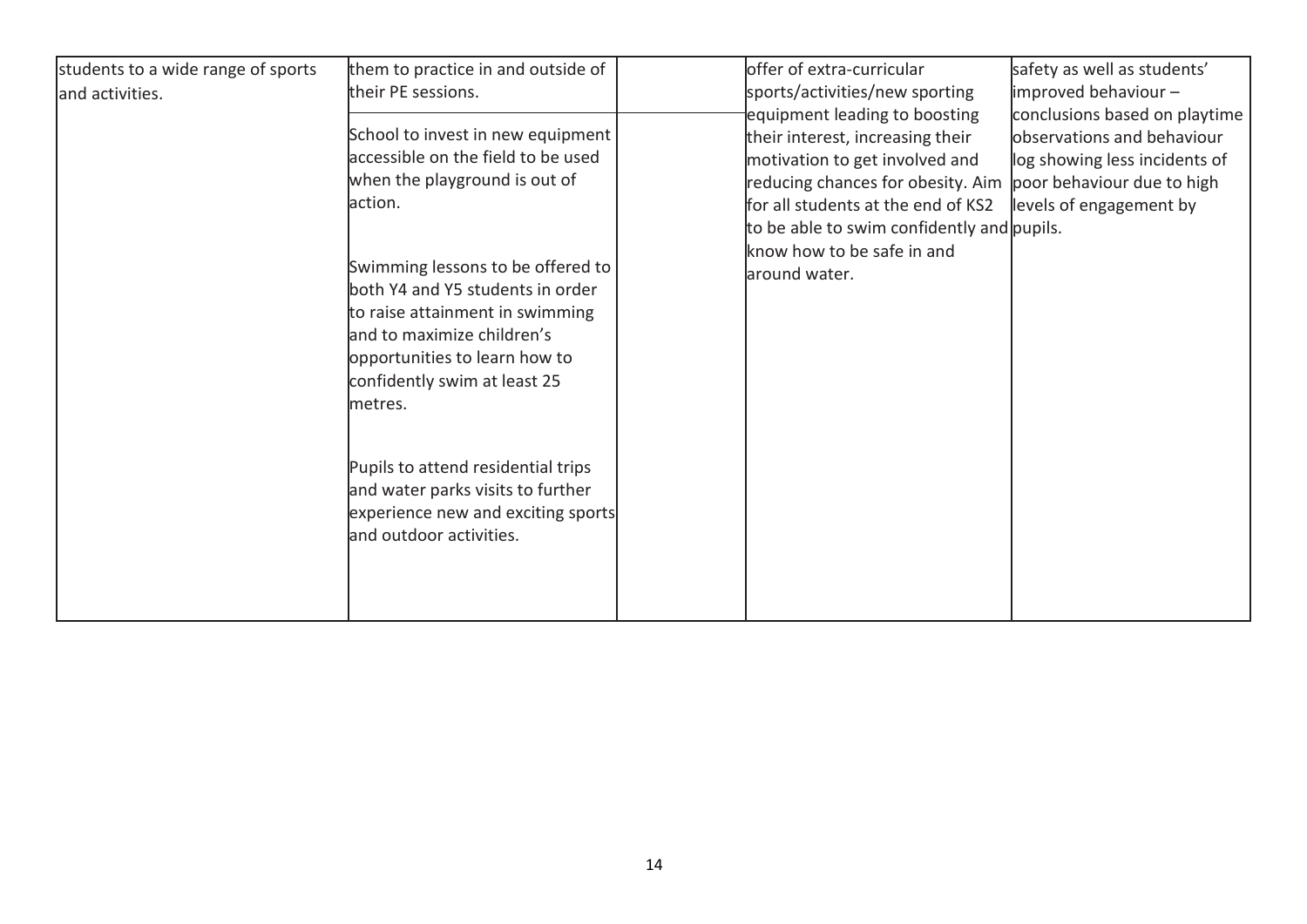| Key indicator 5: Increased participation in competitive sport                                                                                                                                                                                                                                                                                    | Percentage of total allocation:                                                                                                                                                                           |                                                               |                                                                                                                                                                                                                                                                                                                                                                                                                                                                                                                |                                                                                                                                             |
|--------------------------------------------------------------------------------------------------------------------------------------------------------------------------------------------------------------------------------------------------------------------------------------------------------------------------------------------------|-----------------------------------------------------------------------------------------------------------------------------------------------------------------------------------------------------------|---------------------------------------------------------------|----------------------------------------------------------------------------------------------------------------------------------------------------------------------------------------------------------------------------------------------------------------------------------------------------------------------------------------------------------------------------------------------------------------------------------------------------------------------------------------------------------------|---------------------------------------------------------------------------------------------------------------------------------------------|
|                                                                                                                                                                                                                                                                                                                                                  | 2.3%                                                                                                                                                                                                      |                                                               |                                                                                                                                                                                                                                                                                                                                                                                                                                                                                                                |                                                                                                                                             |
| School focus with clarity on intended Actions to achieve:<br>impact on pupils:                                                                                                                                                                                                                                                                   |                                                                                                                                                                                                           | Funding<br>allocated:                                         | <b>Evidence and impact:</b>                                                                                                                                                                                                                                                                                                                                                                                                                                                                                    | Sustainability and suggested<br>next steps:                                                                                                 |
| Further increase in all students'<br>participation in level 1 competitive<br>sports leading to all pupils' increased<br>understanding of their personal best,<br>the importance of practicing and<br>progressing, the meaning of winning<br>and losing and the confidence in<br>trying to be the best you can be.                                | Continue to develop inter-school<br>sports competition offer to raise<br>participation in competitive sport<br>and ensure all children's access to<br>competitions.                                       | £300                                                          | All children to experience level 1<br>competition. Inter-house<br>competitions to take place once<br>every half-term, including sports<br>such as cross-country, dodgeball,<br>netball, basketball, rounders and<br>cricket leading to their increased<br>motivation and resilience and<br>improved understanding of rules<br>and tactics as well as improved<br>teamwork and partner work.<br>Even more participation<br>opportunities to be created as<br>part of Health & Sport Week in the<br>summer term. | <b>Responsibility for running</b><br>regular half-termly<br>competitions to be shared with<br>all staff and selected students.              |
| Continuity of provision of the existing School to attempt to make the<br>and development of new level 2<br>competitive opportunities leading to<br>an increased number of students<br>accessing inter-school events. Focus<br>on ensuring that access to the inter-<br>school competitive opportunities is<br>provided to more teams that in the | most of the Croydon SSP<br>competition offer (up to 73 hours<br>of competitive events per year)<br>ensuring that students are<br>introduced to a wide selection of<br>inter-school events each half-term. | Funded as part<br>of the Croydon<br><b>SSP</b><br>membership. | More students, including those<br>previously not attending level 2<br>competitions, entered into events<br>each half-term. Competitions to<br>include tag rugby, orienteering,<br>sportshall athletics, possibly<br>swimming gala, boys and girls<br>football, boys and girls netball,                                                                                                                                                                                                                         | School to create a culture of<br>competitive sport leading to<br>students' long-term<br>participation in borough wide<br>competition offer. |